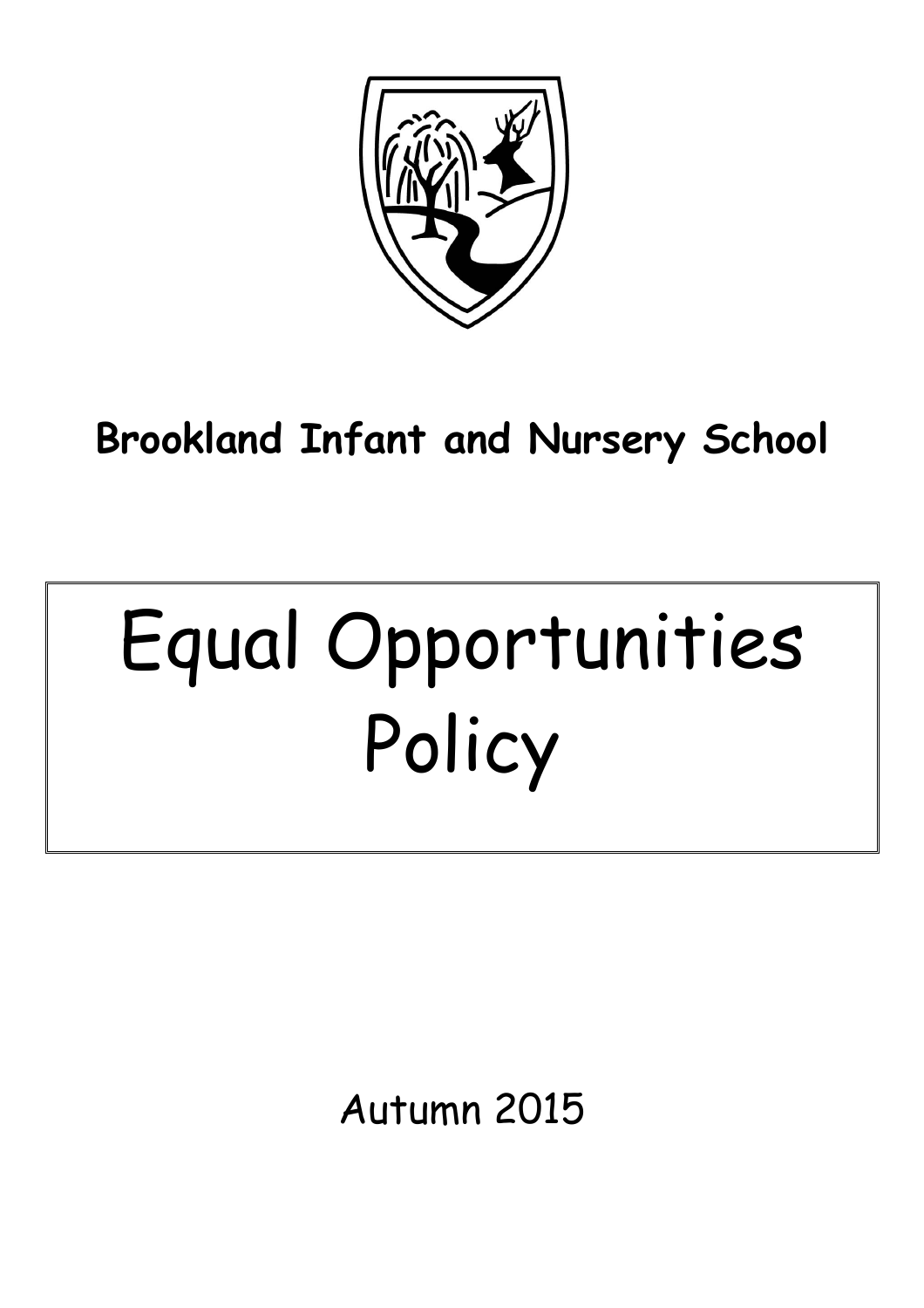# **BROOKLAND INFANT & NURSERY SCHOOL**

# **Equal Opportunities Policy**

#### **1 Introduction**

**Mission Statement**: Enjoyment of Learning, Achievement for All

**Vision Statement**: Our vision is to provide an enjoyable and memorable education for all of our children in a safe and nurturing environment where each child is valued, encouraged and inspired to develop their love of learning.

- 1.1 Our vision and values are at the core of everything that we do. They underpin our teaching and learning and help us to create an environment within which children will feel happy, safe and secure and will learn to the best of their ability.
- 1.2 Our vision is to provide an enjoyable and memorable education for all of our children in a safe and nurturing environment where each child is valued, encouraged and inspired to develop their love of learning.
- 1.3 Our school aims to value the individuality of all of our children. We are committed to giving all our children every opportunity to achieve the highest of standards. We do this by taking account of pupils' varied experiences and needs. We offer a broad and balanced curriculum, and have high expectations of all children. The achievements, attitudes and well-being of all our children matter. This policy is intended to help to ensure that this school promotes the individuality of all children, irrespective of ethnicity, religion, attainment, age, disability, gender or background.
- 1.4 This policy accords with legislation:
	- Race Relations (Amendment) Act.
	- Disability Discrimination Act.
	- Sex Discrimination Act.

#### **2 Aims and objectives**

- 2.1 We do not discriminate against anyone (staff or pupil or parent) on the grounds of ethnicity, religion, attainment, age, disability, gender, transsexuality, pregnancy, sexual orientation or background
- 2.2 We promote the principle of fairness and justice for all through the education that we provide in our school. We recognise that doing this may entail treating some pupils differently.
- 2.3 We seek to ensure that all pupils have equal access to the full range of educational opportunities provided by the school.
- 2.4 We constantly strive to remove any forms of indirect discrimination that may form barriers to learning for some groups.
- 2.5 We ensure that all recruitment, employment, promotion and training systems are fair to all, and provide opportunities for everyone.
- 2.6 We challenge personal prejudice and stereotypical views whenever they occur.
- 2.7 We value each pupil's worth, we celebrate the individuality and cultural diversity of the community centred on our school, and we show respect for all minority groups.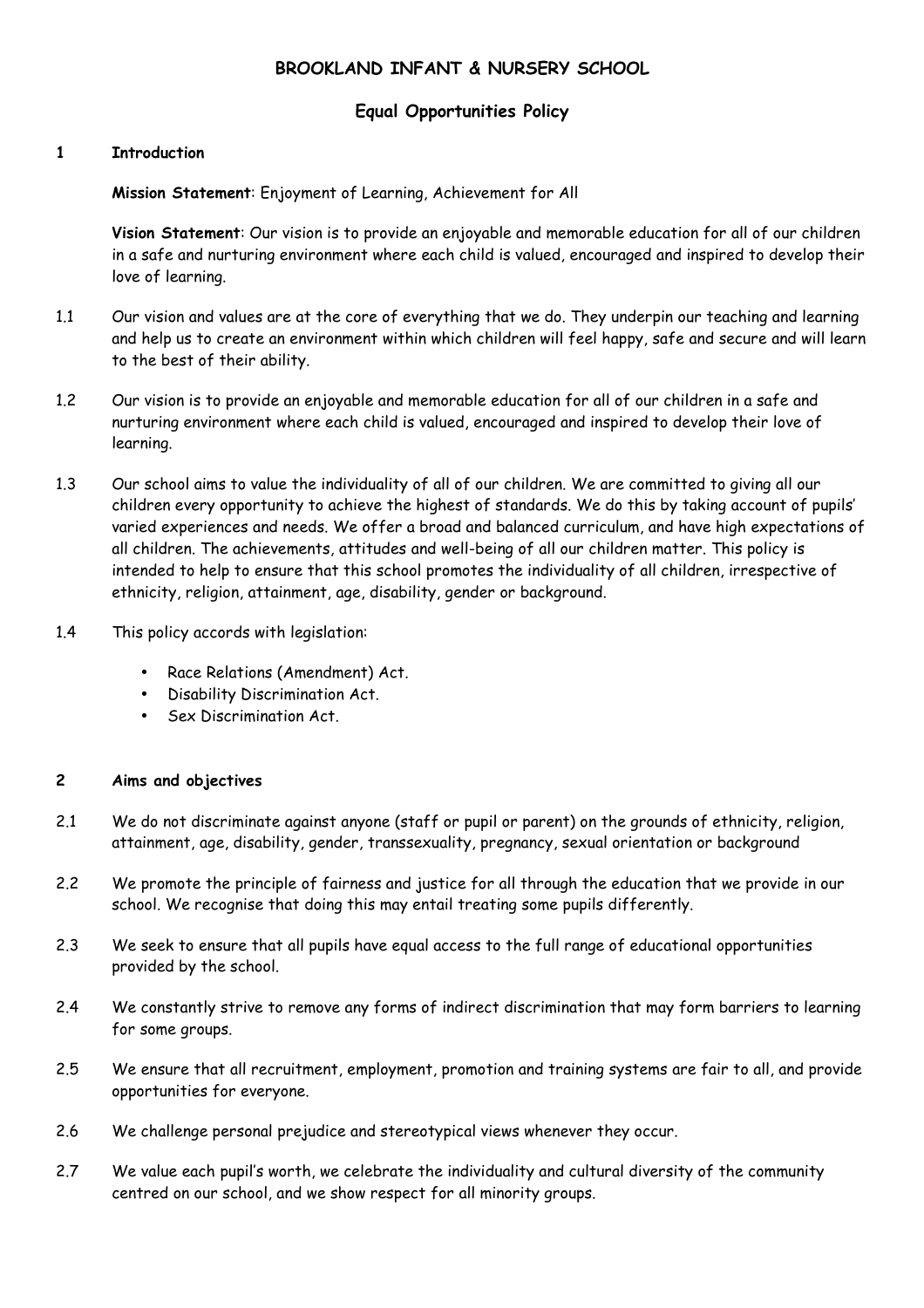2.8 We are aware that prejudice and stereotyping are caused by poor self-image and by ignorance. Through positive educational experiences, and support for each individual's legitimate point of view, we aim to promote positive social attitudes, and respect for all.

#### **3 Racial equality**

- 3.1 In our school we will:
	- strive to eliminate all forms of racism and racial discrimination;
	- promote equality of opportunity;
	- promote good relations between people of different racial and ethnic groups.
- 3.2 It is the right of all pupils to receive the best education the school can provide, with access to all educational activities organised by the school. We do not tolerate any forms of racism or racist behaviour. Should a racist incident occur, we will deal with it in accordance with school procedures (see policies for Racial Equality and for Behaviour).
- 3.3 We endeavour to make our school welcoming to all minority groups. Thus, for example, we will immediately remove any offensive graffiti that we may find in school. We promote an understanding of diverse cultures through the topics studied by the children, and reflect this in displays around school.
- 3.4 Our curriculum reflects the attitudes, values and respect that we have for minority ethnic groups. So, for example, in the curriculum topic on religious festivals, the children learn the importance of Diwali to Hindus and Sikhs.

# **4 Disability non-discrimination**

- 4.1 Some children in our school have disabilities. We are committed to meeting the needs of these children, as we are to meeting the needs of all within the school. The school fully meets the requirements of the amended Disability Discrimination Act. All reasonable steps are taken to ensure that these children are not placed at a substantial disadvantage compared to non-disabled children.
- 4.2 The school is committed to providing an environment that allows disabled children full access to all areas of learning.
- 4.3 Teachers modify teaching and learning as appropriate for children with disabilities. For example, they may give additional time to complete certain activities, or modify teaching materials, or offer alternative activities where children are unable to manipulate tools or equipment.

# **5 Gender equality**

- 5.1 We recognise that nationally the achievement of boys is falling behind that of girls. We are committed to seeing all individuals and groups of pupils making the best progress possible in our school.
- 5.2 To make our teaching more boy-friendly, we:
	- begin a lesson by stating the learning outcomes, and giving the 'big picture';
	- employ a variety of activities, and include a kinaesthetic element;
	- deliver work in bite-sized chunks, with 'brain breaks' and new starts;
	- provide challenge, competition and short-term goals;
	- give regular positive feedback and rewards;
	- set writing tasks that are cross-curricular, that have been modelled first, and for which there are frames and scaffolds available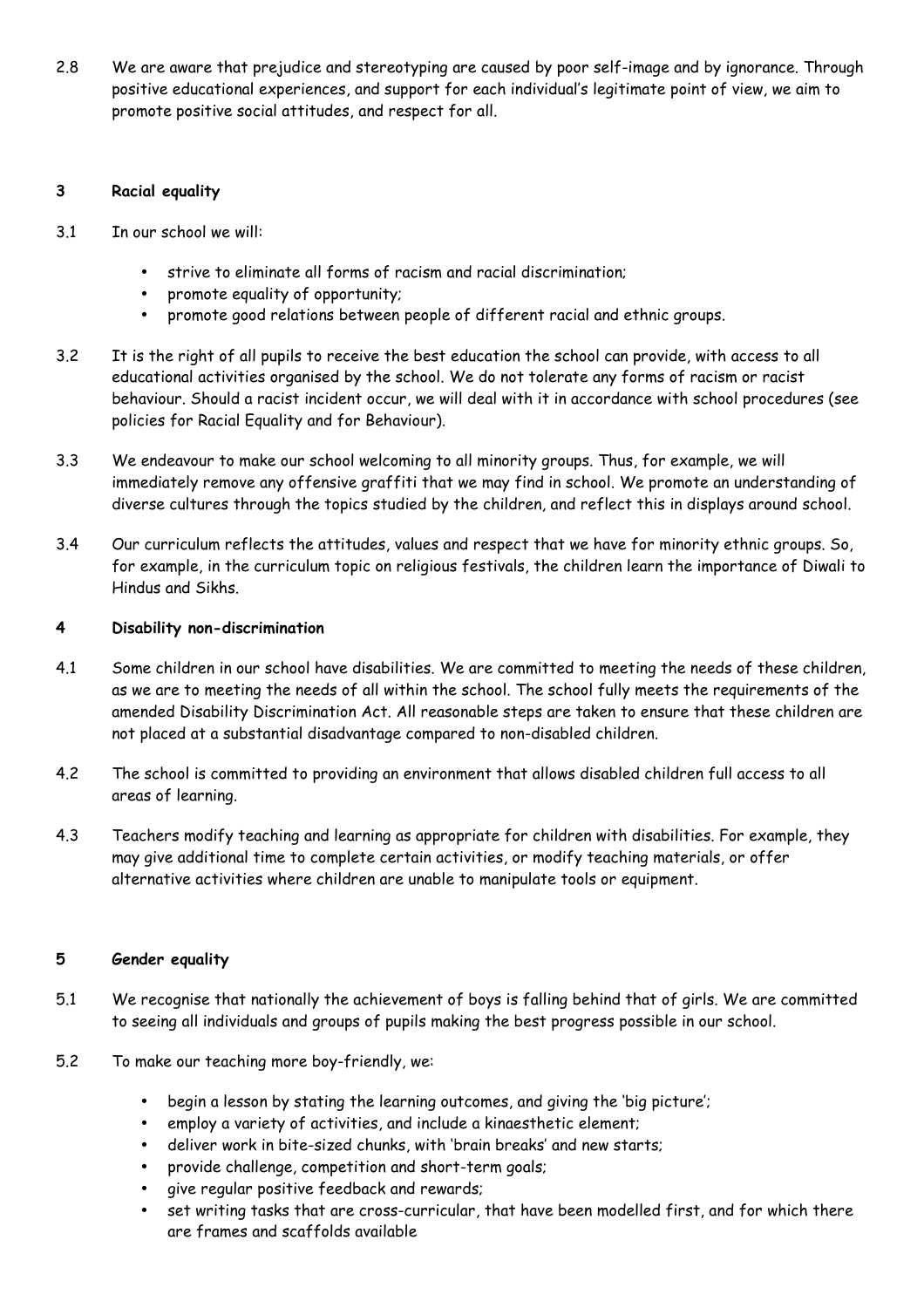# 5.3 We have put in place a number of measures to raise the achievement of the boys. These include:

- dealing with negative aspects of boys' behaviour, including bullying and name-calling;
- removing gender bias from our resources;
- making sure that our displays reflect boys and men as effective learners and achievers;
- ensuring our topics are of interest to boys as well as girls
- encouraging boys to read fiction.
- 5.4 We realise that although gender is one of the key factors affecting educational performance, it affects different sub-groups of boys and girls in different ways. Social class, ethnic origin and local context are all strongly linked to performance. We also seek to ensure that policies designed to improve the boys' attainment do not do so at the expense of achievement by the girls.

#### **6 The role of governors**

- 6.1 In this policy statement the governing body has set out its commitment to equal opportunities, and it will continue to do all it can to ensure that all members of the school community are treated both fairly and equally.
- 6.2 The governing body collects, analyses and evaluates a range of school data. We check that all pupils are making the best possible progress, and that no group of pupils is underachieving. To do this we monitor:
	- admissions;
	- attainment;
	- exclusions;
	- rewards and sanctions;
	- parents' and pupils' questionnaires.
- 6.3 The governing body seeks to ensure that people with disabilities are not discriminated against when applying for jobs at our school. The governors take all reasonable steps to ensure that the school environment properly accommodates people with disabilities.
- 6.4 The governing body will, in its annual report, make reference to arrangements for disabled pupils.
- 6.5 The governors welcome all applications to join the school, whatever background or disability a child may have.
- 6.6 The governing body ensures that no child is discriminated against whilst in our school on account of their sex, religion or race. So, for example, all children have access to the full range of the curriculum, and regulations regarding school uniform will be applied equally to boys and girls. If a child's religion has a bearing on school uniform, then the school will deal with each case sensitively, and with respect for the child's cultural traditions.

# **7 The role of the headteacher**

- 7.1 It is the headteacher's role to implement the school's policy on equal opportunities, and s/he is supported by the governing body in so doing.
- 7.2 It is the headteacher's role to make sure that all staff are aware of the school policy on equal opportunities, and that teachers apply these guidelines fairly in all situations.
- 7.3 The headteacher ensures that all appointments panels give due regard to this policy, so that no-one is discriminated against.